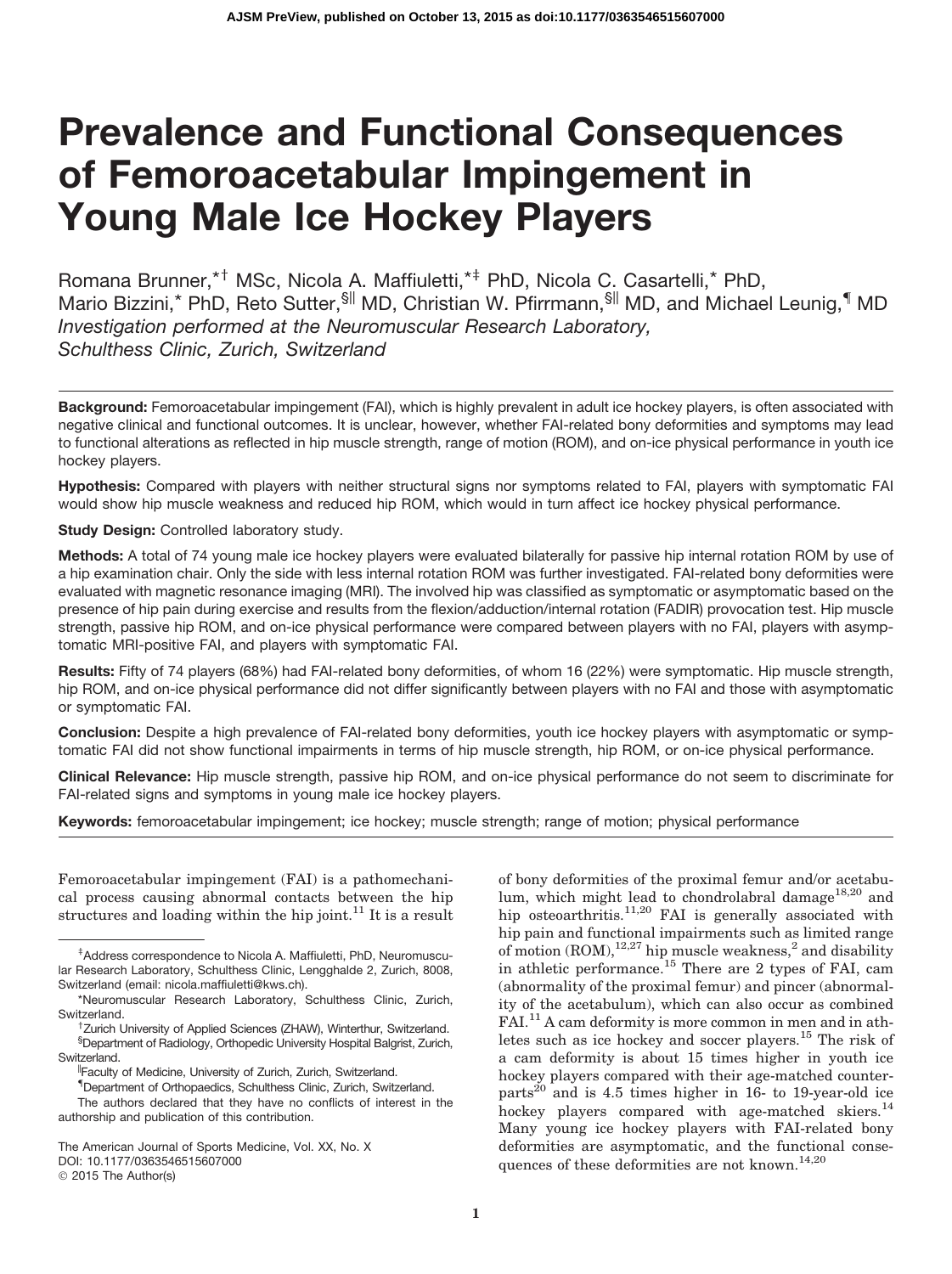Compared with healthy subjects, adult patients with symptomatic FAI have weaker hip muscles, particularly hip adductors and flexors, followed by external rotators and abductors.2 Similar alterations can occur in youth athletes, although this has not been verified. In addition, decreased hip internal rotation ROM was recently reported to be a predictor of FAI.<sup>12,27</sup> Hip internal rotation ROM was significantly lower in elite ice hockey players with symptomatic FAI compared with those with asymptomatic FAI.<sup>20</sup> It has been speculated that repetitive contacts between the femoral head-neck junction and the acetabulum during intensive physical exercise can also promote  $FAI<sup>1</sup>$  In particular, skating and cutting positions during actual ice hockey play might place the hip joint in positions that can favor pathological contacts between the femur and the acetabulum.<sup>21</sup>

In the present study, we hypothesized that youth ice hockey players with FAI-related bony deformities and symptoms would show alterations in hip muscle strength, hip internal rotation ROM, and ice hockey physical performance compared with players with no structural signs and symptoms of FAI. Therefore, the aim of this study was to explore potential differences in hip muscle strength, hip ROM, and sport-specific function between players with no FAI, players with symptomatic FAI, and players with asymptomatic, magnetic resonance imaging (MRI)–positive FAI.

#### METHODS

#### **Participants**

A total of 74 young male players (age range, 12-20 years), performing at the highest national level and from the same professional ice hockey club, volunteered to participate in the study. Players were excluded if they had undergone any hip surgery or were unable to perform at least one of the functional tests. None of the players were excluded based on these criteria. The study was conducted according to the Declaration of Helsinki, and the protocol was approved by the local ethics committee. All participants and the parents of minor participants were informed about the aim of the study and signed the informed consent before data collection.

The sample size was calculated based on the difference in hip flexor strength between FAI patients and healthy controls reported by Casartelli et al<sup>2</sup> using an unpaired  $t$  test. The calculated sample size to achieve a power of 80% with a significance level of  $.05$  was  $n = 29$ , which is compatible with the expected number of ice hockey players with FAI (based on an expected prevalence of approximately  $50\%$ ).<sup>9,18</sup>

#### Experimental Procedure

Internal rotation ROM was first measured bilaterally for all participants  $(n = 74)$  by use of a recently developed hip examination chair.17 Since decreased hip internal rotation ROM is generally associated with a high prevalence of  $FAI<sub>1</sub><sup>18</sup>$  especially in ice hockey players,  $20,26$  only the hip with less internal rotation ROM was further evaluated for structural signs and subsequently for symptoms related to FAI. In 2 cases, hip internal rotation ROM differed by less than  $1^{\circ}$  between the 2 hips. The tested side was therefore randomized by use of a computer random number generator.

Thereafter, unilateral MRI assessment of the selected hip was conducted by 2 experienced hip radiologists using specific criteria (ie, cam deformity grade, alpha angle, acetabular depth, acetabular version, femoral antetorsion) and impingement morphologic categories (ie, cam, pincer, combined).<sup>18</sup> For cam deformities, a severity score  $\geq 2$  $(range, 0-3; 0 = no cam deformity; 1 = possible mild cam$ deformity;  $2 =$  definite cam deformity;  $3 =$  severe cam deformity) was considered positive based on an established large decrease of the anterior head-neck offset.<sup>18</sup> Alpha angles were assessed with radial oblique reconstructions at the anterosuperior segment.<sup>23</sup> A pincer-type morphologic category was considered positive when the acetabular depth was  $\leq$ 3 mm (coxa profunda) and/or when a negative angle of the cranial portion of the acetabulum (acetabular retroversion) was observed.<sup>11,19</sup> The measurement of acetabular depth was performed on the oblique transverse MRI at the level of the center of the femoral head, with positive values indicating that the center of the femoral head was located lateral to the line connecting the anterior and posterior border of the acetabulum, whereas negative values indicated that the femoral head was located medial to this line. The measurement of acetabular version was performed on the oblique transverse MRI at the level 2.5 mm below the most cranial portion of the acetabular rim, with an angle drawn between the sagittal plane and a line connecting the anterior and posterior border of the acetabulum. Positive values for this angle indicated an acetabular anteversion and negative values indicated an acetabular retroversion.<sup>22</sup> Femoral antetorsion was measured on transverse axial MRI sequences over the proximal and distal femur. Positive values (ie, values  $>0^{\circ}$ ) indicate femoral antetorsion, while negative values (ie, values  $\langle 0^{\circ} \rangle$ ) indicate femoral retrotorsion.<sup>22</sup>

Symptoms that players experienced in the selected hip during exercise were assessed by means of 1 question (''Did you experience hip pain during skating on the ice and/or off-ice training during the last 3 months?'') and 2 response options (''yes'' or ''no''). In addition, an experienced investigator, blinded for the MRI outcome, conducted the flexion/adduction/internal rotation (FADIR) maneuver (also called *impingement test*) on the selected hip.<sup>6</sup> During the FADIR test, the participant was in the supine position on a treatment table with the hip passively flexed at 90 and forcefully adducted and internally rotated.<sup>6,25</sup> The FADIR test was considered positive when it caused groin pain.8,25 A hip was classified as symptomatic if the player reported hip pain during exercise and had a positive FADIR test. Players who showed positive MRI signs and FAIrelated symptoms were therefore allocated to the symptomatic FAI (sFAI) group. Players with only MRI-positive signs but no symptoms were categorized as asymptomatic FAI (aFAI), and players with neither FAI signs nor symptoms were allocated to the no FAI group (Figure 1).

The following functional outcomes were then assessed by the same experienced investigator: isometric hip muscle strength, passive hip ROM, and ice hockey–specific physical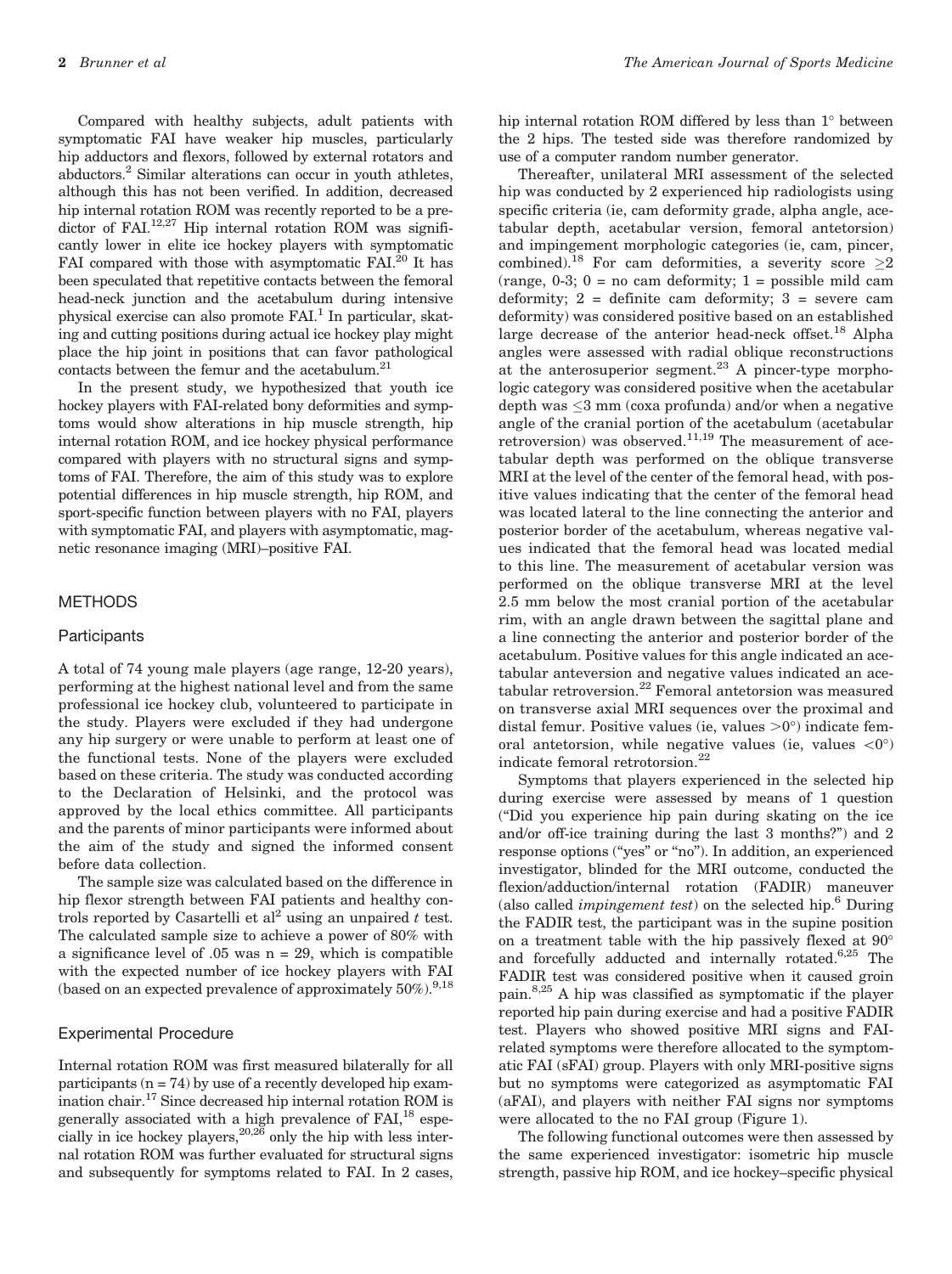

Figure 1. Flow chart for the classification of players into 3 groups. aFAI, asymptomatic femoroacetabular impingement; FADIR, flexion/adduction/internal rotation; FAI, femoroacetabular impingement; MRI, magnetic resonance imaging; ROM, range of motion; sFAI, symptomatic femoroacetabular impingement.

performance. The order of hip muscle strength and ROM assessments was randomized by use of a simple computer random number generator to avoid systematic bias.

#### MRI Assessment

Noncontrast MRI of the hip was performed on a 1.5-T scanner (Magnetom Avanto; Siemens Medical Solutions) with a body matrix phased-array surface coil and a spine matrix coil. The following sequences were acquired: a coronal intermediate-weighted sequence with fat saturation, a coronal T1 weighted sequence, a sagittal water-excitation 3-dimensional (3D) double-echo steady-state sequence, a transverse shorttau inversion recovery (STIR) sequence, and a transverse oblique water-excitation true fast imaging with steady-state precession (FISP) 3D sequence. Further, a transverse T2 weighted half-Fourier acquisition single-shot turbo spin-echo (HASTE) sequence was acquired both over the proximal femur and over the distal femur to measure femoral antetorsion. After the MRI examination, additional radial reformations of the transverse oblique true FISP 3D sequence were reconstructed to assess the osseous contour of the head-neck junction of the femur.

# Hip ROM Assessment

ROM was evaluated on the selected hip in a randomized order for hip adduction, abduction, internal rotation,



Figure 2. Assessment of hip internal rotation range of motion (IR ROM) with the examination chair.

external rotation, flexion, and extension. The mean duration for ROM assessment was approximately 30 minutes. Hip internal rotation ROM was measured by use of an examination chair<sup>10</sup> according to the method described by Reichenbach et al.<sup>17</sup> Briefly, participants sat on the chair with both hips and knees flexed at  $90^{\circ}$  and with the hips in  $0^{\circ}$  of abduction. The arms were placed beside the body for stabilization. A standard load of 5 kg was applied on a lever arm positioned behind the chair, which passively moved both legs in hip internal rotation (Figure 2). This movement was ensured by 2 other lever arms parallel to the shank of the subject, whose distal parts were positioned at the level of the medial malleoli. Maximal hip internal rotation was held for 30 seconds. Maximal internal rotation ROM was measured bilaterally with 2 inclinometers (Mini Digital Protractor; Gain Express Holdings Ltd) that were fixed on the distal lever arms.

The other hip ROM movements were measured by use of a simple long-arm goniometer (Orthopedic Equipment Co) according to the protocols proposed by Nussbaumer  $et al<sup>13</sup>$  for adduction, abduction, external rotation, and flexion and by Clapis et  $al<sup>3</sup>$  for extension. For these ROM assessments, participants lay supine on a treatment table. For adduction, abduction, external rotation, and flexion, the pelvis was held in the neutral position using a fixation belt. For adduction and abduction, the contralateral leg was hanging over the edge of the treatment table. The fulcrum and the stationary arm of the goniometer were placed over the ipsilateral and the contralateral anterior superior iliac spine, respectively, and the moveable arm pointed toward the center of the patella apex. For external rotation, the tested knee and hip were flexed at  $90^{\circ}$  while the contralateral limb was held in a neutral position. The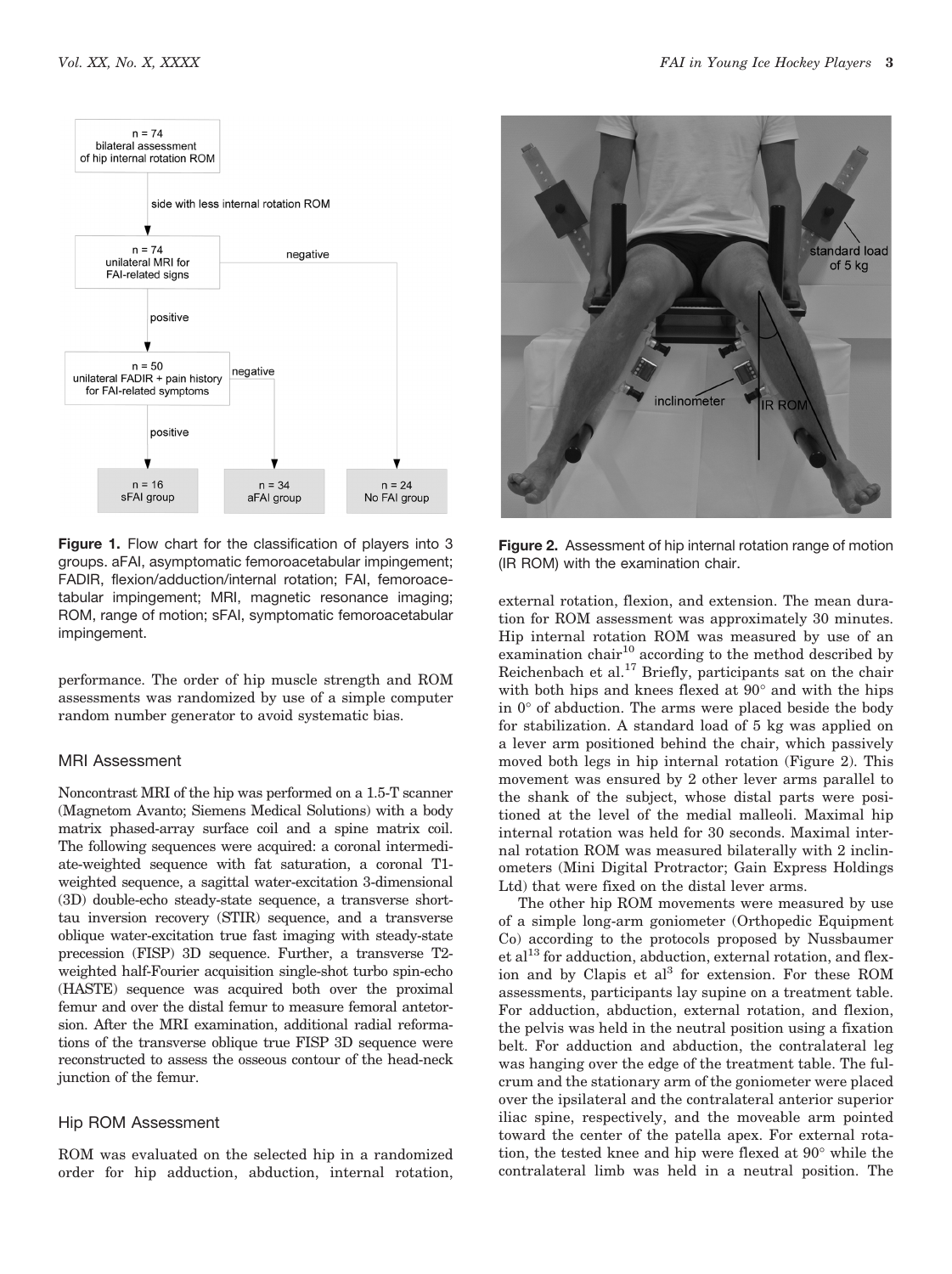fulcrum of the goniometer was placed over the center of the patella apex, the stationary arm pointed toward the contralateral anterior superior iliac spine, and the moveable arm was held along the longitudinal axis of the leg. For hip flexion, the fulcrum of the goniometer was placed over the greater trochanter, the stationary arm was aligned to the horizontal axis, and the moveable arm was aligned to the lateral midline of the thigh, with the lateral femoral condyle used as a reference. For extension, the modified Thomas test was applied.<sup>3</sup> The participant was instructed to sit as close as possible to the edge of the treatment table, hold the contralateral knee flexed, and slowly roll backward with the help of the investigator until the participant was lying supine. The fulcrum of the goniometer was placed over the great trochanter, the stationary arm was positioned along the horizontal axis, and the moveable arm was aligned to the lateral midline of the thigh, with the lateral femoral condyle used as a reference.

For each hip ROM direction, the main outcome measure was maximal ROM in degrees. These hip ROM test procedures demonstrated high reliability in previous studies, with intraclass correlation coefficients (ICCs)  $\geq$  0.90.<sup>3,13</sup>

### Hip Muscle Strength Assessment

Isometric maximal voluntary contraction (MVC) strength was quantified with a stabilized dynamometer (Nicholas Manual Muscle Tester; Lafayette Inc) in a randomized order for hip adductors, abductors, internal rotators, and external rotators and with an isokinetic dynamometer (Biodex System 4; Biodex Medical Systems) for hip flexors and extensors. The dynamometer was stabilized to a specially designed metal frame that was fixed on the wall for the assessment of hip internal and external rotator muscle strength and on a treatment table for hip adductor and abductor muscle strength. The testing procedure was conducted as described by Casartelli et al.<sup>2</sup> For every player, the assessment of unilateral hip muscle strength as well as height, body mass, and ice hockey experience (''At what age did you start playing ice hockey?'') lasted approximately 1.5 hours.

For adductors, the participant lay on the tested side with the hip and knee at  $0^{\circ}$  of flexion. The contralateral limb was placed on a padded box with  $45^{\circ}$  of hip flexion and  $60^{\circ}$  of knee flexion. To provide comfort and stabilization, the participant was asked to hold the edge of the treatment table. For abductors, the participant lay on the nontested side with the ipsilateral hip and knee flexed at approximately  $45^{\circ}$  and  $60^{\circ}$ , respectively. The tested leg was held straight at  $0^{\circ}$  of hip flexion and rotation but abducted at approximately  $10^{\circ}$ . To correct for gravity, the examiner quantified the mass of the tested limb before each test by placing the dynamometer 5 cm proximal to the medial malleolus. For internal and external rotators, the participant sat on the edge of the treatment table with both hips and knees flexed at  $90^{\circ}$  and  $0^{\circ}$  of hip abduction. The arms were placed beside the body for stabilization. For these assessments, the dynamometer was placed 5 cm proximal to the medial or lateral malleolus and the ankle was held in a neutral position. For flexors

and extensors, the participant lay supine on the dynamometer chair with the backrest at 15° with respect to the horizontal and the pelvis fixed with a strap. The dynamometer pad was placed 5 cm proximal to the lateral femoral condyle, and the dynamometer rotational axis was aligned with the greater trochanter. The mass of the tested limb was consistently measured to correct for gravity.

For each muscle group, 2 submaximal contractions were performed for warm-up and familiarization. Then, participants performed 3 or 4 MVCs, during which they were asked to perform maximal efforts for 3 to 4 seconds, with a gradual build-up of force. Rest time between trials was 30 to 60 seconds. Verbal encouragement was consistently provided by the investigator. Only the highest MVC was considered, and the main outcome measure was MVC torque normalized to body mass. These hip strength test procedures demonstrated high reliability in previous studies, with ICCs ranging from 0.80 to  $0.97 \cdot 4.724$ 

### On-Ice Physical Performance Assessment

Ice skating agility, acceleration, and speed were evaluated in a nonrandomized order by use of a wireless photocell system (Witty; Microgate). The testing procedure was conducted as described by Gilenstam et al.<sup>5</sup> The mean duration for all of the on-ice assessments was approximately 3 hours. All participants wore full ice hockey equipment, except the goal keepers, who wore regular clothes with a helmet and gloves and carried their ice hockey stick during testing. Players completed a usual warm-up routine of approximately 15 minutes under the supervision of the trainer.

For agility, the players completed a cornering test (agility test), consisting of an S-shaped pattern around the face-off circles. The testing area was 18.90 m wide and 23.98 m long. One photocell was located at the starting point (middle of goal line) and another photocell was placed at the end of the pattern (blue line) to measure total time. For acceleration and speed, the players performed a sprint in one continuous skating line, where acceleration time was measured for the first 6.10 m and speed time was measured for the entire distance of 47.85 m. Photocells were located at the starting line and 6.10 m and 47.85 m after the starting line.

All players completed the cornering and sprint tests 3 times. The main outcome measure was time associated with the fastest trial. These performance test procedures showed high reliability in a previous study, with ICCs of 0.96, 0.80, and 0.76 for agility, acceleration, and speed, respectively.<sup>5</sup>

#### Statistical Analysis

Normality was verified with Shapiro-Wilk tests. One-way analyses of variance (ANOVAs) were used to investigate differences in age, anthropometric characteristics, ice hockey experience, MRI findings, hip muscle strength, hip ROM, and ice hockey performance between the 3 groups of players (sFAI, aFAI, and no FAI). In case of a significant main group effect, Tukey post hoc procedures were used. Statistical analyses were performed with Statistica 7.0 (StatSoft Inc). The level of significance was set at  $P < .05$ .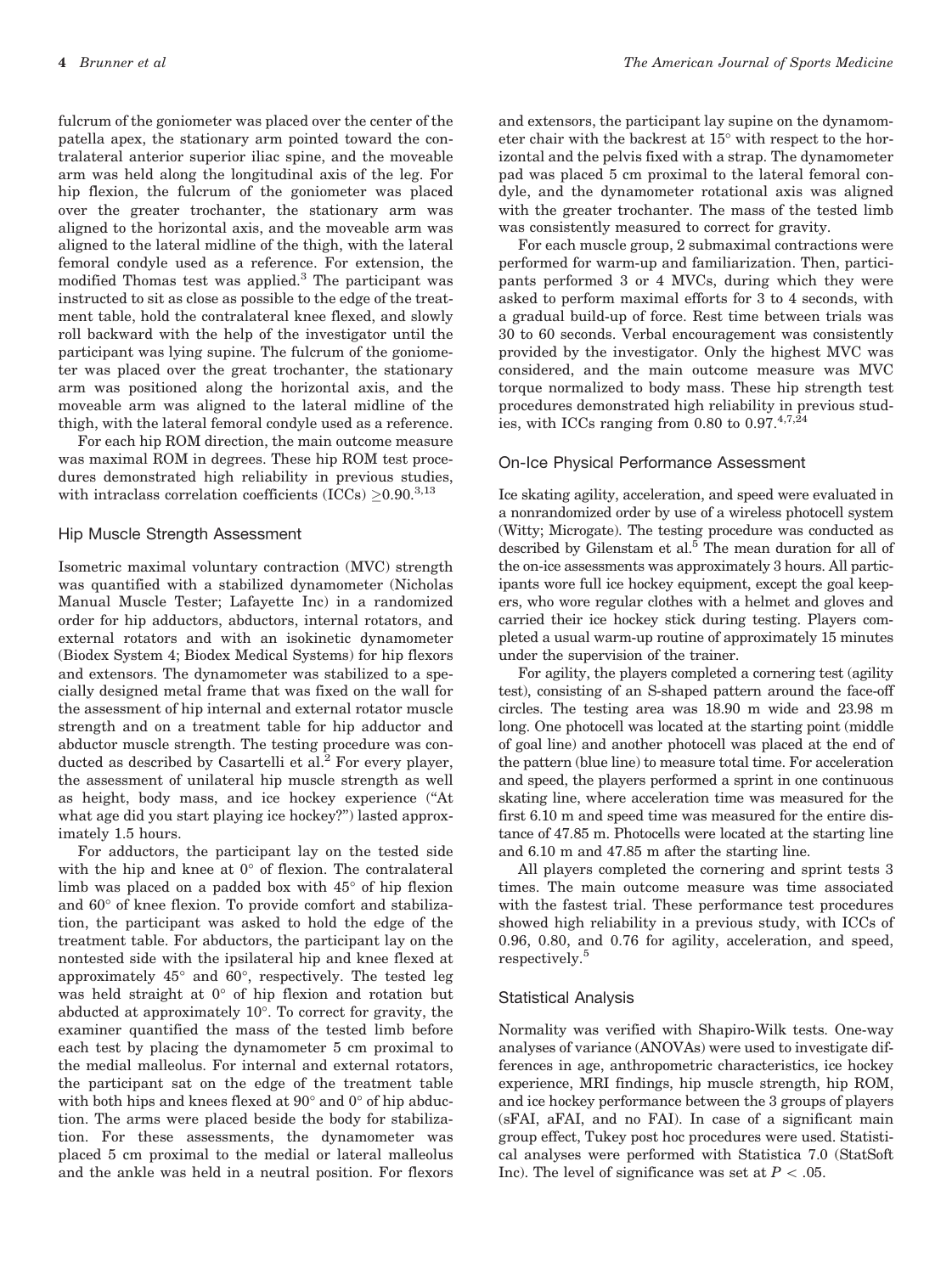| $\frac{1}{2}$ are dependent contracted by $\frac{1}{2}$ control by $\frac{1}{2}$ |                         |                         |                         |                 |  |  |
|----------------------------------------------------------------------------------|-------------------------|-------------------------|-------------------------|-----------------|--|--|
|                                                                                  | $sFAI$ Group $(n = 16)$ | $aFAI$ Group $(n = 34)$ | No FAI Group $(n = 24)$ | All $(N = 74)$  |  |  |
| Age, y                                                                           | $16.7 \pm 1.6$          | $15.9 \pm 1.9$          | $16.4 \pm 1.9$          | $16.3 \pm 1.8$  |  |  |
| Height, m                                                                        | $1.77 \pm 0.05$         | $1.73 \pm 0.11$         | $1.75 \pm 0.09$         | $1.75 \pm 0.09$ |  |  |
| Body mass, kg                                                                    | $69.8 \pm 8.4$          | $63.8 \pm 12.9$         | $66.7 \pm 11.3$         | $66.9 \pm 11.8$ |  |  |
| Experience, y                                                                    | $11.2 \pm 2.9$          | $9.9 \pm 2.3$           | $11.6 \pm 1.9$          | $10.8 \pm 2.4$  |  |  |
| FAI deformity, $n$ $(\%)$                                                        |                         |                         |                         |                 |  |  |
| Cam                                                                              | 9(56)                   | 11(32)                  |                         | 20(27)          |  |  |
| Pincer                                                                           | 2(13)                   | 15(44)                  |                         | 17(23)          |  |  |
| Combined                                                                         | 5(31)                   | 8(24)                   |                         | 13(18)          |  |  |
| Cam deformity grade <sup>b</sup>                                                 | $2.0 \pm 0.9^c$         | $1.6 \pm 1.0^c$         | $0.5 \pm 0.5$           | $1.3 \pm 1.0$   |  |  |
| Alpha angle, deg                                                                 | $63.8 \pm 12.5^c$       | $58.4 \pm 8.5^c$        | $53.1 \pm 4.2$          | $57.8 \pm 9.3$  |  |  |
| Acetabular depth, mm                                                             | $6.6 \pm 2.1$           | $6.1 \pm 3.0$           | $6.4 \pm 2.0$           | $6.3 \pm 2.5$   |  |  |
| Acetabular version, deg                                                          | $-0.9 \pm 4.4^{d}$      | $-0.9 \pm 4.7^{d}$      | $3.5 \pm 2.9$           | $0.5 \pm 4.6$   |  |  |
| Femoral antetorsion, deg                                                         | $13.2 \pm 6.5$          | $14.2 \pm 8.1$          | $11.8 \pm 8.0$          | $13.2 \pm 7.7$  |  |  |

TABLE 1 Participant Characteristics by  $Group^a$ 

"Values are reported as mean  $\pm$  SD unless otherwise indicated. aFAI, asymptomatic femoroacetabular impingement; FAI, femoroacetabular impingement; sFAI, symptomatic femoroacetabular impingement. <sup>b</sup>

 $^{b}$ 0 = no cam deformity; 1 = possible mild cam deformity; 2 = definite cam deformity; 3 = severe cam deformity.

"Statistically significantly higher than no FAI group ( $P < .001$ ).

<sup>d</sup>Statistically significantly lower than no FAI group ( $P < .01$ ).

| TABLE 2                                  |  |  |  |  |
|------------------------------------------|--|--|--|--|
| Hip Range of Motion Results by $Group^a$ |  |  |  |  |

|                   | sFAI Group<br>$(n = 16)$ | aFAI Group<br>$(n = 34)$ | No FAI Group<br>$(n = 24)$ |
|-------------------|--------------------------|--------------------------|----------------------------|
| Adduction         | $22 \pm 3$               | $23 \pm 4$               | $22 \pm 6$                 |
| Abduction         | $35 \pm 6$               | $38 \pm 7$               | $35 \pm 6$                 |
| Internal rotation | $36 \pm 10$              | $38 \pm 11$              | $36 \pm 11$                |
| External rotation | $53 \pm 6$               | $56 \pm 8$               | $56 \pm 8$                 |
| Flexion           | $113 \pm 8$              | $116 \pm 7$              | $114 \pm 8$                |
| Extension         | $20 + 6$                 | $18 + 6$                 | $19 + 7$                   |

"Values are reported in degrees as mean  $\pm$  SD. aFAI, asymptomatic femoroacetabular impingement; FAI, femoroacetabular impingement; ROM, range of motion; sFAI, symptomatic femoroacetabular impingement.

# RESULTS

The prevalence of FAI-related bony deformities was 68% (50/74 players); 16 players (22%) were categorized as sFAI and 34 (46%) as aFAI. Of these, 17 players had a pincer deformity, of whom 2 were sFAI and 15 were aFAI. A total of 20 players had a cam deformity, of whom 9 were sFAI and 11 were aFAI. Of the 20 players with a cam deformity, 14 were classified as having a definite deformity; the 6 remaining players had a severe deformity. A total of 13 players had a combined FAI, of whom 5 were sFAI and 8 aFAI. Age  $(F = 1.10, P = .34)$ , height  $(F = 1.17, P = .32)$ , body mass ( $F = 0.68$ ,  $P = .51$ ), and ice hockey experience  $(F = 3.07, P = .053)$  did not differ significantly between the 3 groups of subjects (Table 1). The degree of cam deformity and the alpha angle were significantly higher in both sFAI and aFAI groups compared with the no FAI group (both  $P < .001$ ). Acetabular depth  $(F = 0.24, P = .79)$  did

TABLE 3 On-Ice Physical Performance Results by  $Group<sup>a</sup>$ 

|              | sFAI Group      | aFAI Group      | No FAI Group    |
|--------------|-----------------|-----------------|-----------------|
|              | $(n = 16)$      | $(n = 34)$      | $(n = 24)$      |
| Agility      | $9.43 \pm 0.68$ | $9.52 \pm 0.75$ | $9.41 \pm 0.74$ |
| Speed        | $6.63 \pm 0.24$ | $6.79 \pm 0.44$ | $6.67 \pm 0.38$ |
| Acceleration | $1.30 \pm 0.05$ | $1.31 \pm 0.10$ | $1.34 \pm 0.09$ |

"Values are reported in seconds as mean  $\pm$  SD. aFAI, asymptomatic femoroacetabular impingement; FAI, femoroacetabular impingement; sFAI, symptomatic femoroacetabular impingement.

not differ significantly between the 3 groups of players. Acetabular version was significantly lower in both sFAI and aFAI groups compared with the no FAI group  $(P = .002$  and  $P < .001$ , respectively). Femoral antetorsion did not differ significantly between the 3 groups of players  $(F = 0.71, P = .50).$ 

For all movements, passive hip ROM did not differ significantly between the 3 groups of players (adduction,  $F =$ 0.19,  $P = .82$ ; abduction,  $F = 1.77$ ,  $P = .18$ ; internal rotation,  $F = 0.24, P = .79$ ; external rotation,  $F = 0.88, P = .42$ ; flexion,  $F = 1.07$ ,  $P = .35$ ; extension,  $F = 0.53$ ,  $P = .59$ ) (Table 2).

For all hip muscle groups, isometric MVC strength did not differ significantly between the 3 groups of players (adductors,  $F = 0.98$ ,  $P = .38$ ; abductors,  $F = 1.78$ ,  $P =$ .18; internal rotators,  $F = 0.48$ ,  $P = .62$ ; external rotators,  $F = 1.24, P = .30;$  flexors,  $F = 1.22, P = .30;$  extensors,  $F = 0.17, P = .84$ ) (Figure 3).

Skating agility, speed, and acceleration did not differ significantly between the 3 groups of players (acceleration,  $F = 1.27, P = .29$ ; speed,  $F = 1.21, P = .31$ ; agility,  $F = 0.19$ ,  $P = .83$ ) (Table 3).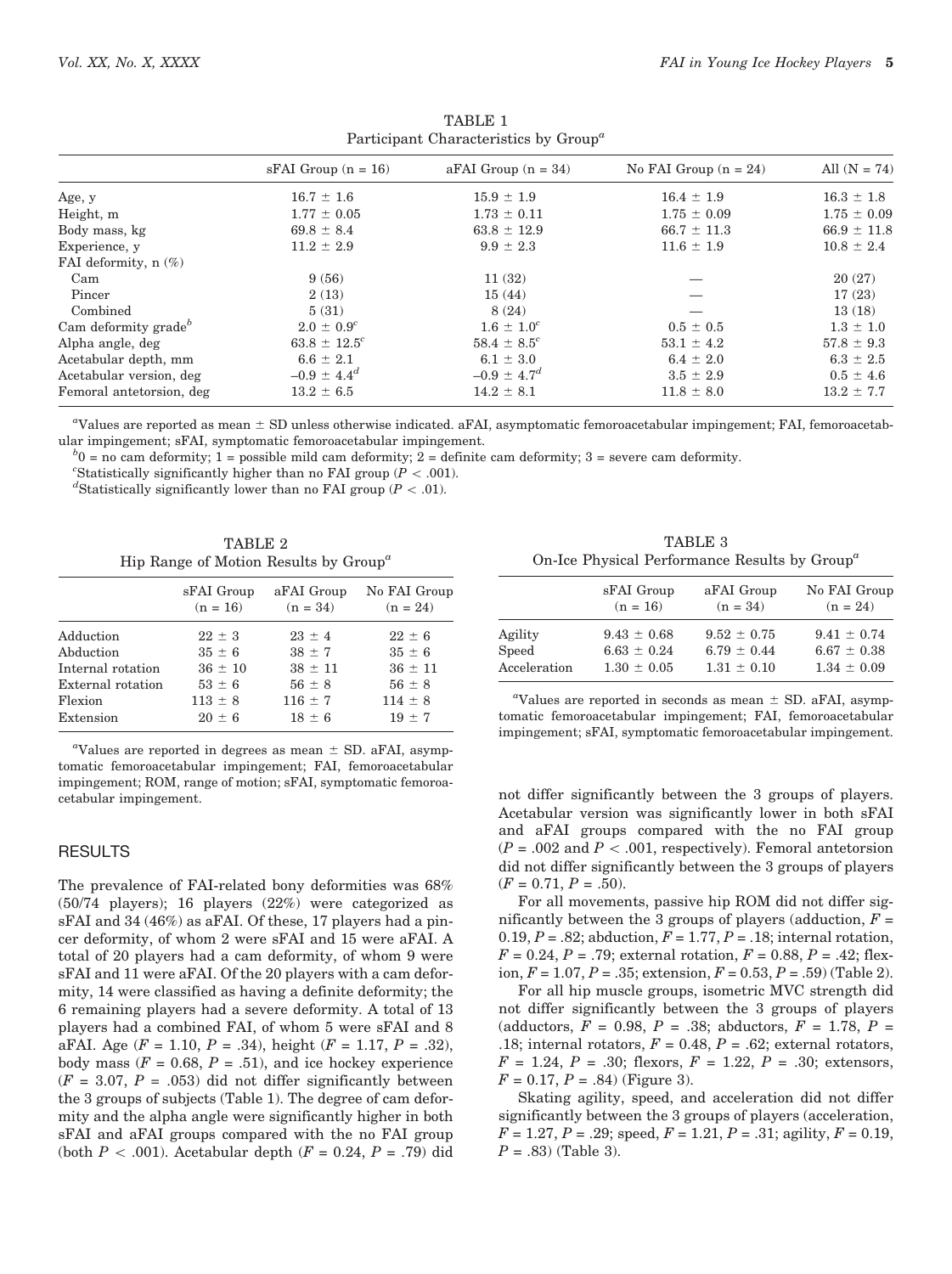

Figure 3. Mean and SD values for hip (A) adductor, (B) abductor, (C) internal rotator, (D) external rotator, (E) flexor, and (F) extensor muscle strength results by group. aFAI, asymptomatic femoroacetabular impingement; FAI, femoroacetabular impingement; MVC, maximal voluntary contraction; sFAI, symptomatic femoroacetabular impingement.

# **DISCUSSION**

We observed FAI-related bony deformities in 2 out of 3 young male ice hockey players, of whom approximately one-third were clinically symptomatic and two-thirds were asymptomatic. No functional alterations in hip muscle strength, passive hip ROM, and ice hockey physical performance were observed between players with and without FAI or between players with asymptomatic MRI-positive FAI and symptomatic FAI.

The prevalence of pure pincer deformities was 23% and the prevalence of cam deformities was 45% (27% for pure

cam and 18% for combined deformities) in our sample of youth ice hockey players. These numbers are (1) quite high compared with the 25% prevalence of cam FAI deformities observed in a population of Swiss male army recruits, <sup>18</sup> (2) comparable with the 56% prevalence of cam FAI deformities reported in ice hockey players with a mean age of 16 years,  $2^{21}$  but (3) quite low compared with the 79% prevalence of cam FAI deformities observed in asymptomatic ice hockey players aged between 10 and 18 years.<sup>14</sup> In the present study, the prevalence of symptoms was significantly higher in players with pure cam than pincer deformities  $(P = .028)$ ; Z test for 2 population proportions); however, the clinical significance of this finding remains to be elucidated. Contrary to our results, no significant difference in hip pain was previously observed between cam and pincer FAI in a nonathlete population.<sup>16</sup> Recent studies showed a high prevalence of cam FAI deformities in high-impact sports such as ice hockey and soccer, with the severity of these deformities increasing the most between the ages of 12 and 16 (from 2% to 18%) in young male soccer players (ie, before the closure of the proximal femoral growth plate), while no further increase was observed afterward.<sup>1</sup> This is likely caused by high physical stresses imposed on the growing skeleton during actual training and competition.<sup>1</sup> Stull et al<sup>21</sup> identified 2 at-risk positions for FAI during ice skating: (1) hip abduction combined with external rotation during the push-off phase of the skating cycle and (2) hip flexion combined with internal rotation during the recovery phase of the skating cycle, which may explain at least partly the relatively high prevalence of FAI in youth ice hockey players observed here and elsewhere.  $^{14,20}$ 

Hip muscle strength was not significantly reduced in players with FAI-related bony deformities (both symptomatic and asymptomatic) compared with players without structural FAI signs. In other words, FAI deformities did not result in hip muscle weakness. In contrast to our results, Casartelli et al<sup>2</sup> found decreased muscle strength for hip flexors, adductors, external rotators, and abductors in patients with symptomatic FAI compared with healthy controls. The present study did not look into patients but rather classified as symptomatic those players who reported hip pain during exercise and had a positive anterior impingement test. Additional reasons explaining the different findings between our current study and the study by Casartelli et al could also include (1) the age of the participants, (2) their physical activity level, and (3) the stage of FAI pathologic progression. In the study by Casartelli et al, the average age of the patients was 32 years, participants were recreationally active before the onset of symptoms, and were all scheduled for surgery. In contrast, in the present study participants were on average 16 years old, they were playing ice hockey at the highest national level, and those who reported hip pain and had a positive anterior impingement test were not scheduled for surgical treatment. Indeed, patients with FAI-related, symptomatic chondrolabral damage that requires surgical treatment are usually older than the players in the current study and are unable to exercise and engage in competitive sport.

Similar to muscle strength, passive hip ROM did not differ between players with FAI-related bony deformities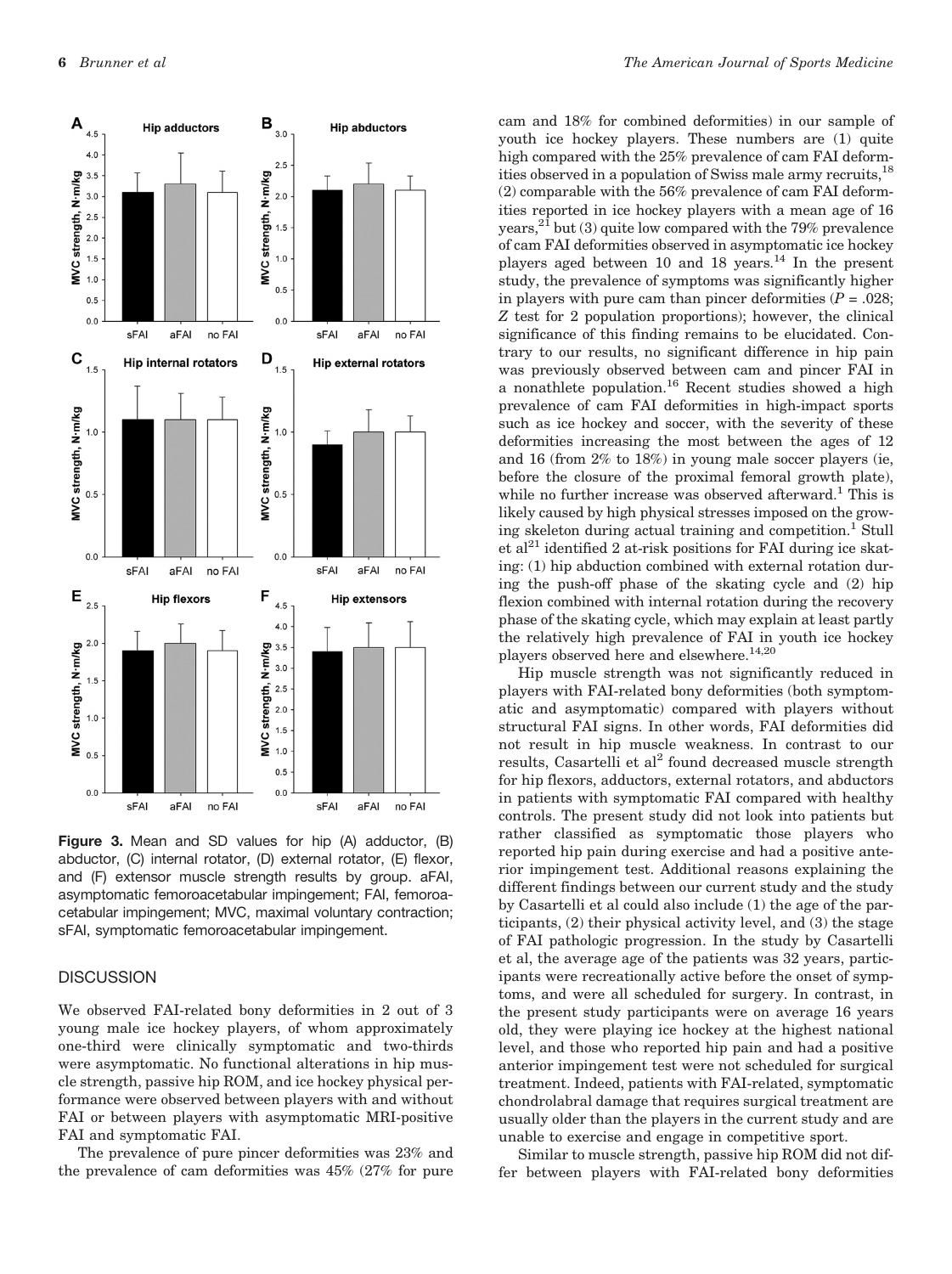(symptomatic or not) and without structural MRI-positive signs of FAI. In contrast, Yuan et  $al^{27}$  observed that asymptomatic adolescent athletes with reduced internal rotation ROM had a structural hip deformity (ie, increased alpha angle and/or crossover sign). Similarly, it was demonstrated that decreased hip internal rotation ROM was associated with cam deformity and hip pain in young, male ice hockey players.<sup>20</sup> Accordingly, it was expected that players with asymptomatic or symptomatic FAIrelated bony deformities would demonstrate reduced hip ROM compared with subjects with no signs and symptoms of FAI, especially for those hip movements that directly induce bone-to-bone contacts (such as internal rotation and flexion). The lack of difference in passive ROM between the 3 groups is not clear but could be possibly related to the high pain tolerance of this athletic cohort. High pain tolerance in ice hockey players may have prevented a limited hip ROM in the sFAI group, although this speculation remains to be experimentally confirmed.

To our knowledge, this is the first study to evaluate onice performance of ice hockey players with FAI. Players with FAI (both symptomatic and asymptomatic) had similar agility, speed, and acceleration capabilities compared with players without structural signs of FAI, which again supports the notion that FAI-related signs and/or symptoms did not result in functional impairments—either hip specific or ice hockey specific—in our youth players. Taken as a whole, these results indicate that male, youth ice hockey players with a FAI-related bony deformity such as cam, pincer, or combined—whether associated with a painful hip or not—did not show functional alterations at this early stage of the FAI pathomechanical process. No functional differences were observed between players with cam, pincer, and combined FAI. Longitudinal studies are needed, however, to determine whether players with asymptomatic MRI-positive FAI will become symptomatic and whether players with symptomatic FAI will have functional impairments at a later stage because of the exacerbation of symptoms.

This cross-sectional study conducted on a relatively small cohort of young ice hockey players has some limitations. High-resolution MRI evaluations were conducted only unilaterally (on the hip with less internal rotation ROM) due to economic and practical reasons, and consequently FAI-related symptoms (FADIR test and pain history), hip muscle strength, and hip passive ROM were exclusively evaluated on one side (theoretically, the most affected hip). Thus, we cannot exclude that the contralateral hip also had FAI-related, MRI-positive signs and symptoms, and this could have affected ice hockey performance results, at least in part. In addition, although the methods we used to evaluate FAI-related symptoms (FADIR test), hip internal rotation ROM (hip examination chair), and hip muscle strength (dynamometry) are widely adopted for testing purposes,  $^{2,6,17}$  their validity remains to be ascertained in young athletes.

In conclusion, two-thirds of young, male ice hockey players had FAI-related bony deformities, of whom approximately one-third were symptomatic. Despite this high prevalence of FAI-related structural signs, the young players we tested did not demonstrate functional impairments in hip muscle strength, hip ROM, or on-ice physical performance. Further research is needed to determine whether functional limitations will develop in later stages of the FAI pathomechanical process.

# ACKNOWLEDGMENT

The authors thank Microgate for the loan of the photocells.

### **REFERENCES**

- 1. Agricola R, Heijboer MP, Ginai AZ, et al. A cam deformity is gradually acquired during skeletal maturation in adolescent and young male soccer players: a prospective study with minimum 2-year followup. *Am J Sports Med*. 2014;42(4):798-806.
- 2. Casartelli NC, Maffiuletti NA, Item-Glatthorn JF, et al. Hip muscle weakness in patients with symptomatic femoroacetabular impingement. *Osteoarthritis Cartilage*. 2011;19(7):816-821.
- 3. Clapis PA, Davis SM, Davis RO. Reliability of inclinometer and goniometric measurements of hip extension flexibility using the modified Thomas test. *Physiother Theory Pract*. 2008;24(2):135-141.
- 4. Frost KL, Bertocci GE, Wassinger CA, Munin MC, Burdett RG, Fitzgerald SG. Isometric performance following total hip arthroplasty and rehabilitation. *J Rehabil Res Dev*. 2006;43(4):435.
- 5. Gilenstam KM, Thorsen K, Henriksson-Larsen KB. Physiological correlates of skating performance in women's and men's ice hockey. *J Strength Cond Res*. 2011;25(8):2133-2142.
- 6. Hase T, Ueo T. Acetabular labral tear: arthroscopic diagnosis and treatment. *Arthroscopy*. 1999;15(2):138-141.
- 7. Krause DA, Schlagel SJ, Stember BM, Zoetewey JE, Hollman JH. Influence of lever arm and stabilization on measures of hip abduction and adduction torque obtained by hand-held dynamometry. *Arch Phys Med Rehabil*. 2007;88(1):37-42.
- 8. Laborie LB, Lehmann TG, Engesaeter IO, Engesaeter LB, Rosendahl K. Is a positive femoroacetabular impingement test a common finding in healthy young adults? *Clin Orthop Relat Res*. 2013;471(7):2267- 2277.
- 9. Laborie LB, Lehmann T, Engesaeter I, Eastwood D, Engesaeter L, Rosendahl K. Prevalence of radiographic findings thought to be associated with femoroacetabular impingement in a population-based cohort of 2081 healthy young adults. *Radiology*. 2011;260(2):494-502.
- 10. Leunig M, inventor and assignee. Device for measuring the internal rotation of a hip joint. United States patent US 8,216,157. July 10, 2012.
- 11. Leunig M, Juni P, Werlen S, et al. Prevalence of cam and pincer-type deformities on hip MRI in an asymptomatic young Swiss female population: a cross-sectional study. *Osteoarthritis Cartilage*. 2013;21(4): 544-550.
- 12. Nötzli HP, Wyss TF, Stoecklin CH, Schmid MR, Treiber K, Hodler J. The contour of the femoral head-neck junction as a predictor for the risk of anterior impingement. *J Bone Joint Surg Br*. 2002;84(4):556-560.
- 13. Nussbaumer S, Leunig M, Glatthorn JF, Stauffacher S, Gerber H, Maffiuletti NA. Validity and test-retest reliability of manual goniometers for measuring passive hip range of motion in femoroacetabular impingement patients. *BMC Musculoskelet Disord*. 2010;11:194.
- 14. Philippon MJ, Ho CP, Briggs KK, Stull J, LaPrade RF. Prevalence of increased alpha angles as a measure of cam-type femoroacetabular impingement in youth ice hockey players. *Am J Sports Med*. 2013;41(6):1357-1362.
- 15. Philippon MJ, Maxwell RB, Johnston TL, Schenker M, Briggs KK. Clinical presentation of femoroacetabular impingement. *Knee Surg Sports Traumatol Arthrosc*. 2007;15(8):1041-1047.
- 16. Ranawat AS, Schulz B, Baumbach SF, Meftah M, Ganz R, Leunig M. Radiographic predictors of hip pain in femoroacetabular impingement. *Curr Rev Musculoskelet Med*. 2011;4(1):23-32.